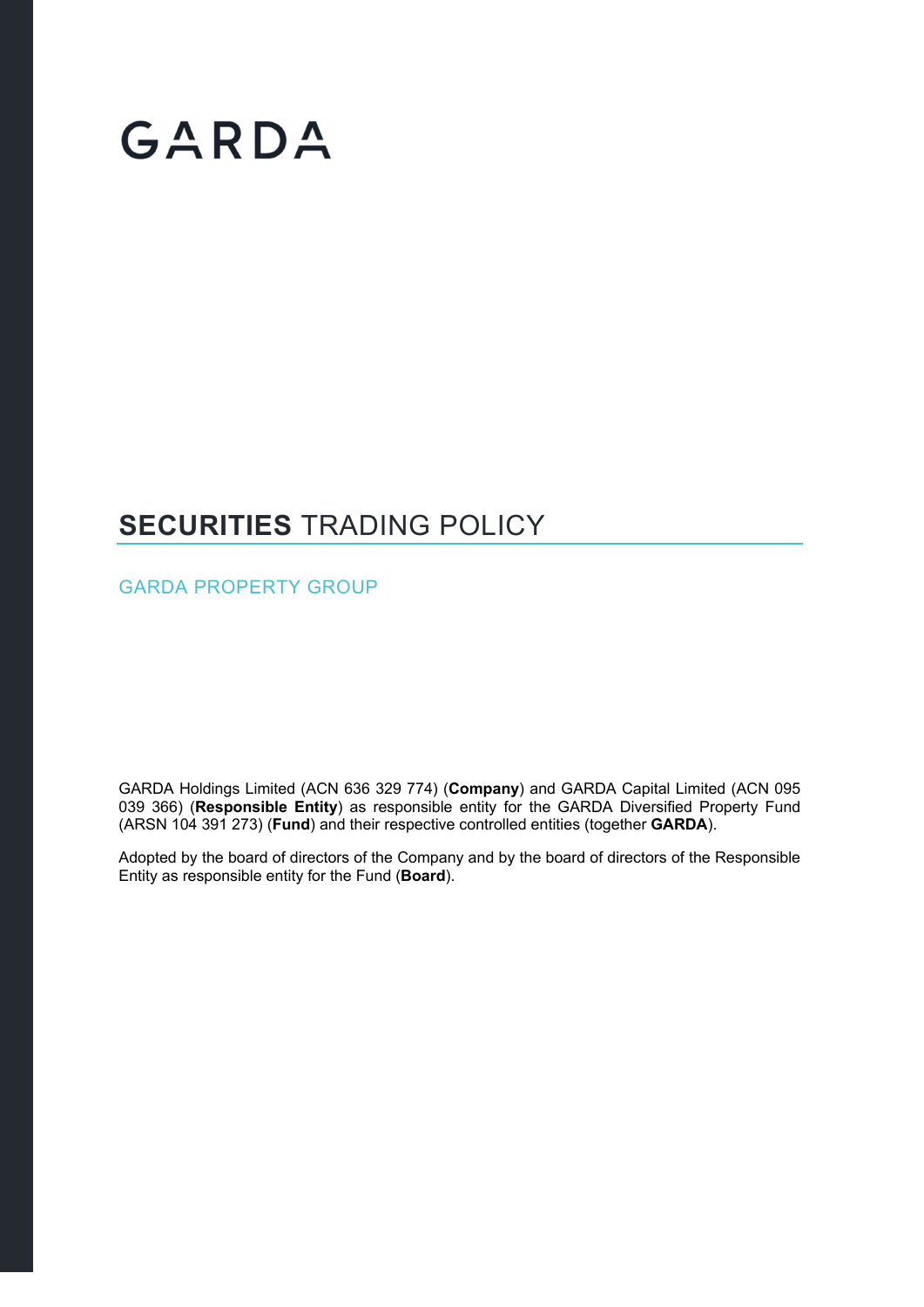# GARDA

# TABLE OF CONTENTS

| $\mathbf{1}$ . |  |  |
|----------------|--|--|
| 2.             |  |  |
| 3.             |  |  |
| 4.             |  |  |
| 5.             |  |  |
| 6.             |  |  |
| 7 <sub>1</sub> |  |  |
| 8.             |  |  |
| 9.             |  |  |
| 10.            |  |  |
| 11.            |  |  |
|                |  |  |
|                |  |  |
|                |  |  |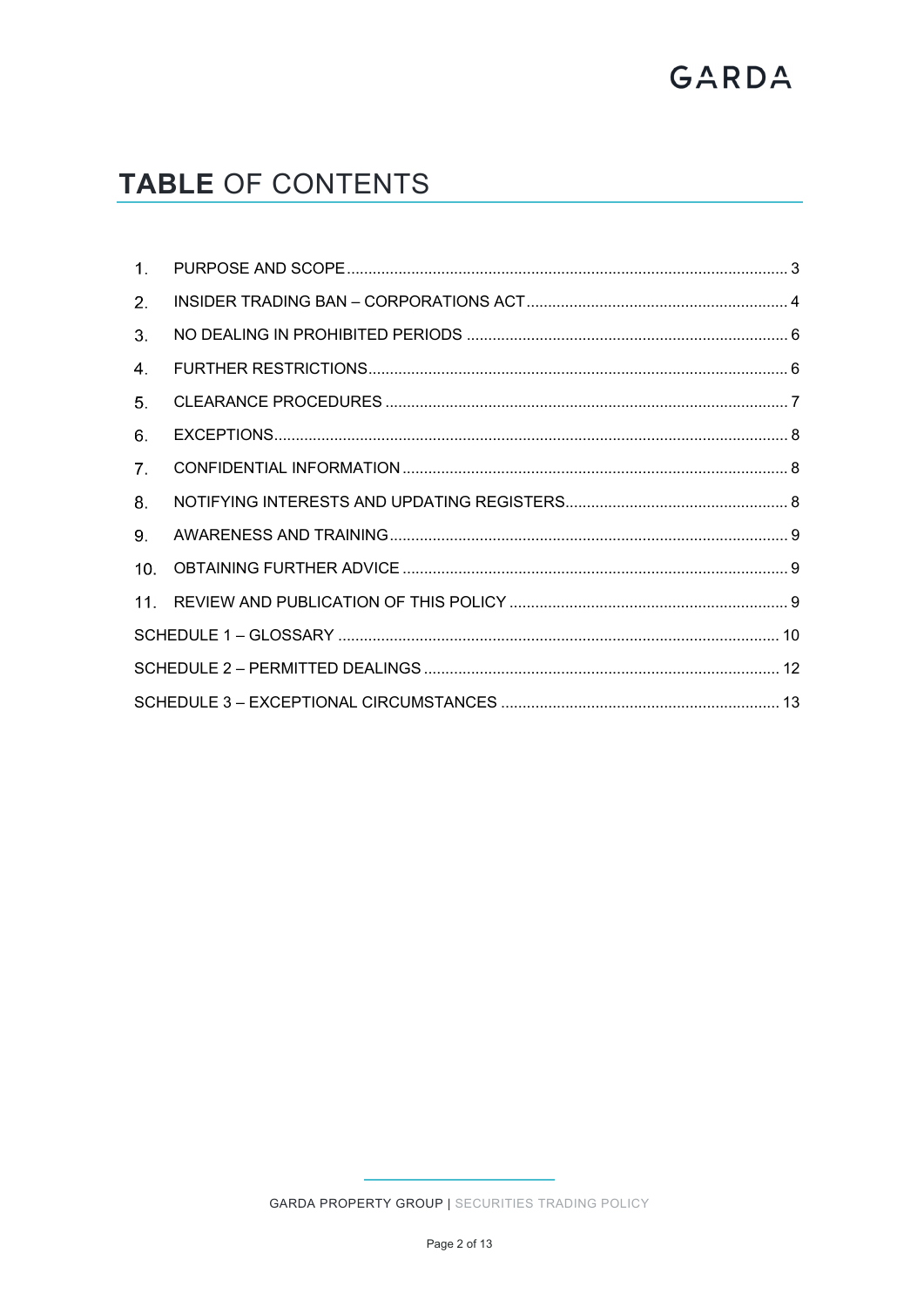# 1. PURPOSE AND SCOPE

#### 1.1 BACKGROUND

This policy applies to all members of GARDA. Members of GARDA may, from time to time, act as the responsible entity of one or more Funds.

The GARDA Property Group is a stapled group comprising the Company and the Fund (and their respective controlled entities). The Responsible Entity is a wholly-owned subsidiary of the Company and is the responsible entity for the Fund.

Shares in the Company and units in the Fund are stapled together to form a single class of stapled securities (**Securities**). The Securities will be listed on the Australian Securities Exchange (**ASX**).

#### 1.2 WHICH TRADING?

a) Securities and Financial products

This Securities Trading Policy summarises the law banning insider trading and sets out GARDA's trading policy on buying and selling Securities and Financial Products issued over or in respect of Securities that are able to be traded on a financial market.

b) Securities of other entities

The ban on insider trading also applies to the securities of other entities **if** you possess Inside Information about those entities.

The Company Secretary may also extend this Policy by specifying that Designated Persons are restricted from dealing in the securities of other specified entities with which GARDA may have a relationship.

# 1.3 GLOSSARY

Terms used in this Policy are defined in the Glossary in Schedule 1.

# 1.4 WHO DOES THIS POLICY APPLY TO?

This Securities Trading Policy applies to:

| Who?                                                                                                                                                                                                                                                                                                                                                         | <b>Which Parts?</b>                                            |  |  |
|--------------------------------------------------------------------------------------------------------------------------------------------------------------------------------------------------------------------------------------------------------------------------------------------------------------------------------------------------------------|----------------------------------------------------------------|--|--|
| <b>Everyone –</b> including all employees,<br>contractors, family and associates.                                                                                                                                                                                                                                                                            | Part 2 (Insider trading laws) and<br>Part 7 (Confidentiality). |  |  |
| Designated Persons - i.e.:<br>all directors, officers and other key management<br>personnel (KMP) of GARDA;<br>first-level reports to KMP, executive assistants to<br>ш<br>KMP, IT and Finance staff with access to GARDA<br>financials and non-public data (Designated<br><b>Persons</b> ); and<br>any other person designated by the Company<br>Secretary. | The whole Securities Trading<br>Policy.                        |  |  |
| <b>Associates of Designated Persons (i.e. family</b><br>and closely connected persons and entities) -<br>see the Glossary for more information.                                                                                                                                                                                                              | See paragraph 1.5.                                             |  |  |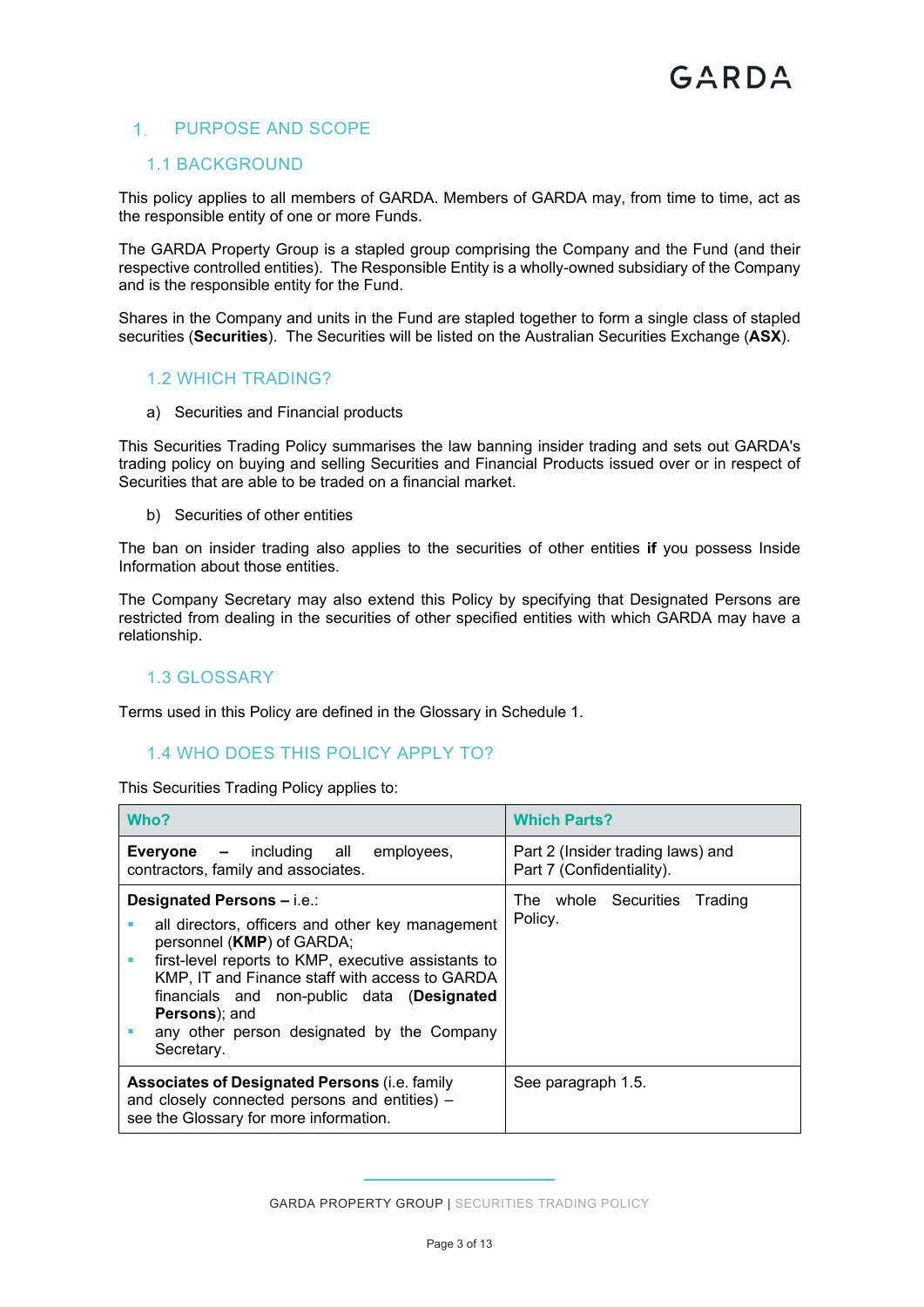#### 1.5 ASSOCIATES

This Policy also applies to Associates of Designated Persons, except that paragraphs 5.1 to 5.3 regarding prior notification, confirmation and notification of dealing apply as appropriate to the circumstances. If relevant, a Designated Person must:

- a) inform their Associates about this Policy; and
- b) communicate on behalf of their Associates with the Notification Officer for the purposes of this Policy.

If you are in doubt as to whether a person is an Associate and the application of this Policy to them, you should contact the Company Secretary who will make a determination on the issue.

#### 2. INSIDER TRADING BAN – CORPORATIONS ACT

#### 2.1 WHAT IS THE INSIDER TRADING BAN?

Under the Corporations Act, if you have Inside Information (as defined in paragraph 2.2 below) relating to GARDA it is illegal for you to:

- a) deal in (that is, apply for, acquire or dispose of) Securities or enter into an agreement to do so;
- b) procure another person to apply for, acquire or dispose of Securities or enter into an agreement to do so; or
- c) directly or indirectly communicate, or cause to be communicated, that information to any other person if you know, or ought reasonably to know, that the person would or would be likely to use the information to engage in the activities specified in paragraphs (a) or (b) above.

#### *Options are included*

It is also illegal to apply for, grant, exercise or transfer an option over Securities if you have Inside Information about those Securities.

#### *Other organisations' securities*

It is also illegal to trade in the securities of other entities if you have Inside Information about those entities.

#### *Any capacity*

It does not matter how or in what capacity you become aware of the Inside Information. It does not have to be obtained from GARDA to constitute Inside Information.

#### *No giving "tips"*

You cannot avoid the Insider Trading Ban by arranging for a family member or friend to deal in Securities, nor may you give "tips" concerning Inside Information relating to GARDA to others.

#### *WARNING: The Insider Trading Ban applies to everyone (not just Designated Persons) applies at all times.*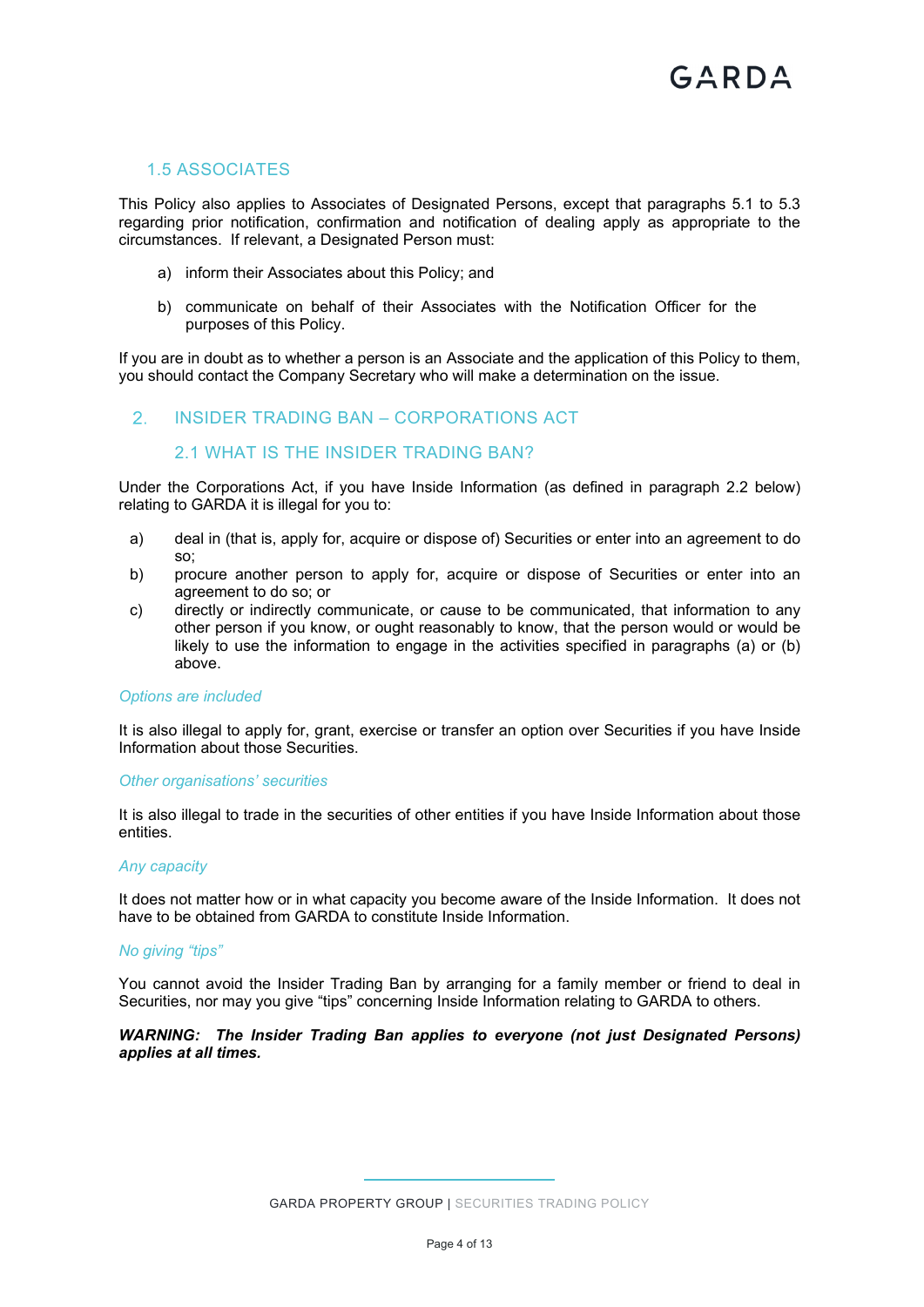# 2.2 WHAT IS INSIDE INFORMATION

"**Inside Information**" is information relating to GARDA which is *not generally available* but, if the information were generally available, would be likely to have a material effect on the price or value of Securities. Inside Information can include matters of speculation or supposition and matters relating to intentions or likely intentions of a person.

Information is regarded as being likely to have a material effect if it would, or would be likely to, influence persons who commonly invest in securities or other traded financial products in deciding whether or not to deal in Securities.

*Examples of Inside Information* could be, but are not limited to:

- a) the financial performance of GARDA against its budget;
- b) changes in GARDA's actual or anticipated financial condition or investment performance;
- c) changes in the capital structure of GARDA, including proposals to raise additional equity or increase debt;
- d) proposed changes in the nature of the business of GARDA;
- e) changes to the Board or significant changes in KMP;
- f) an undisclosed significant change in GARDA's market share;
- g) likely or actual entry into, or loss of, a material contract;
- h) material acquisitions or sales of assets by GARDA;
- i) a proposed distribution or a change in distribution policy; or
- j) a material claim against GARDA or other unexpected liability.

#### 2.3 WHEN IS INFORMATION GENERALLY AVAILABLE?

Information is generally available if:

- a) it consists of readily observable matter or deductions;
- b) it has been brought to the attention of investors through an announcement to ASX or otherwise similarly brought to the attention of investors who commonly invest in securities, and a reasonable period has elapsed since it was announced or brought to investors' attention; or
- c) it consists of deductions, conclusions or inferences made or drawn from information referred to in paragraphs (a) or (b) above.

#### *Examples of possible readily observable matters* are:

- a change in legislation which will affect GARDA's ability to make certain types of investments; or
- a severe downturn in global securities markets.

#### 2.4 PENALTIES

As well as reputational damage for both you and GARDA, if you break the insider trading laws, you may be subjected to serious legal consequences including:

- a) *criminal penalties* for a conviction include heavy fines and imprisonment;
- b) *civil liability* you can be sued by another party or GARDA for loss they suffer as a result of your illegal trading;
- c) *civil penalty provisions* the Australian Securities and Investments Commission (**ASIC**) may seek civil penalties against you and may even seek a court order that you be disqualified from managing a corporation; and
- d) *disciplinary action including dismissal* if you breach the law, this Policy, or both, we will regard it as serious misconduct which may lead to disciplinary action including dismissal.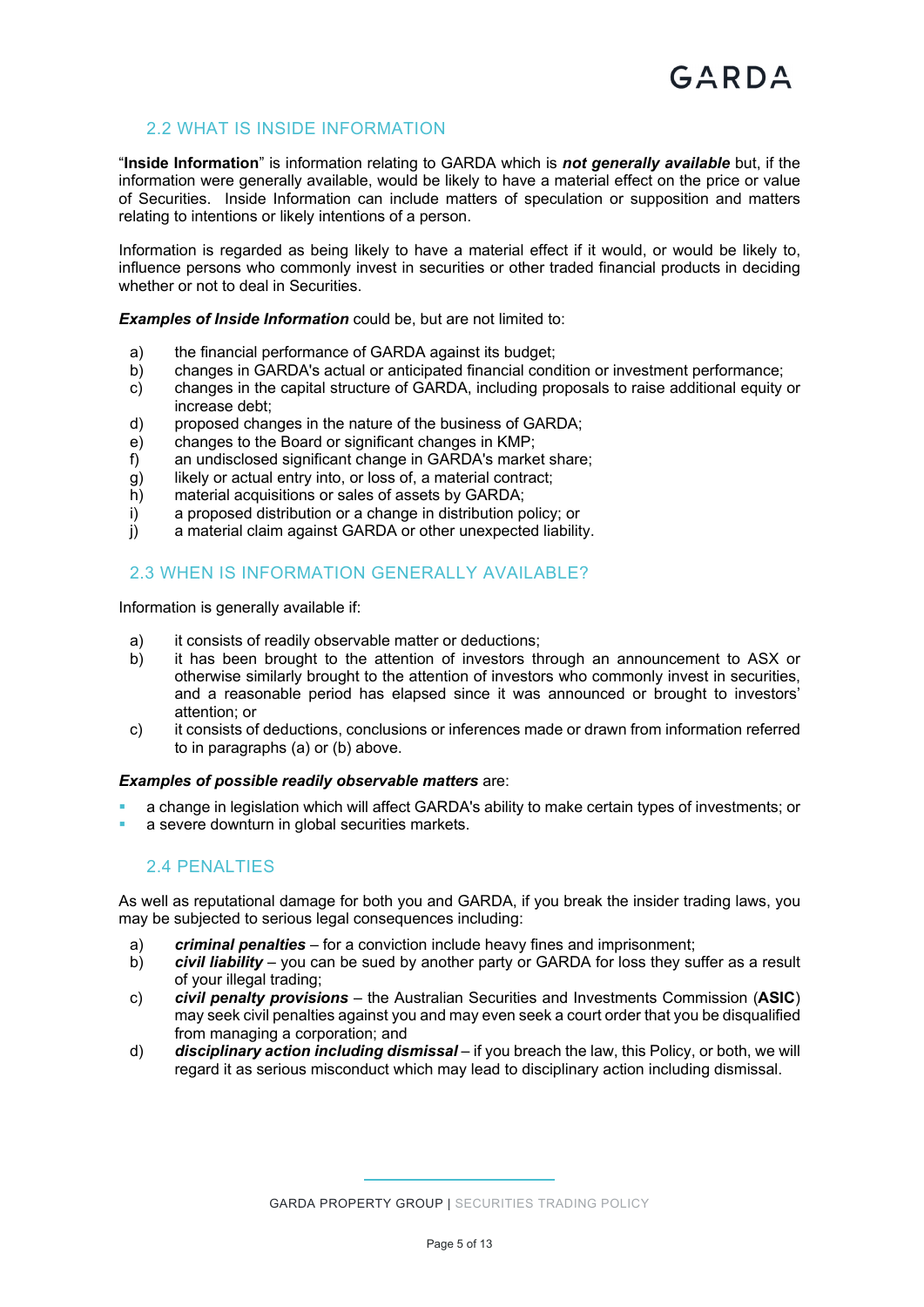# 3. NO DEALING IN PROHIBITED PERIODS

#### 3.1 TRADING WINDOWS AND PROHIBITED PERIODS

Subject to the Insider Trading Ban and the requirements of this Policy, Designated Persons may only deal in Securities during the following trading windows:

- a) **Half-year results** 4 weeks beginning on the first trading day *after* GARDA's half yearly results are announced to ASX (as applicable);
- b) **Annual results** 4 weeks beginning on the first trading day *after* GARDA's annual results are announced to ASX (as applicable);
- c) **AGM -** 4 weeks beginning on the first trading day *after* GARDA's annual general meeting (as applicable);
- d) **Offer document -** at any time a product disclosure statement, prospectus, cleansing notice or similar disclosure document has been lodged with ASIC and is open for acceptances; and
- e) **Board permission -** at any other times as the Board permits.

**All other periods are Prohibited Periods**, when dealing in Securities is prohibited, unless otherwise allowed by this Policy.

#### FURTHER RESTRICTIONS

# 4.1 NO MARGIN LENDING

Designated Persons are not permitted to enter into margin lending arrangements in relation to Securities. The grounds for this include that the terms may require Securities to be sold during a Prohibited Period or when the Designated Person possesses Inside Information.

This restriction does not extend to other funding arrangements where Securities may be included as security. Designated Persons should consult the General Counsel if they are uncertain as to whether an arrangement should be classified as a margin lending arrangement.

#### 4.2 NO SHORT TERM OR SPECULATIVE TRADING OR SHORT SELLING

GARDA encourages Designated Persons to be long term investors in GARDA.

Designated Persons must not engage in short term or speculative trading in Securities or in derivative or other financial products issued over or in respect of Securities. Short term means in less than a 6 month period.

Designated Persons must not engage in short selling of Securities.

#### 4.3 NO HEDGING

Subject to the law, Designated Persons and their closely related parties (as defined in the Corporations Act) must not:

- a) enter into transactions or arrangements with anyone which could have the effect of limiting the exposure of the member to risk relating to an element of the member's remuneration that:
- has not vested in the member; or
- has vested in the member but remains subject to a holding lock; or
	- b) deal at any time in financial products over or in respect of Securities, except for the type of dealing permitted by law or under this Policy.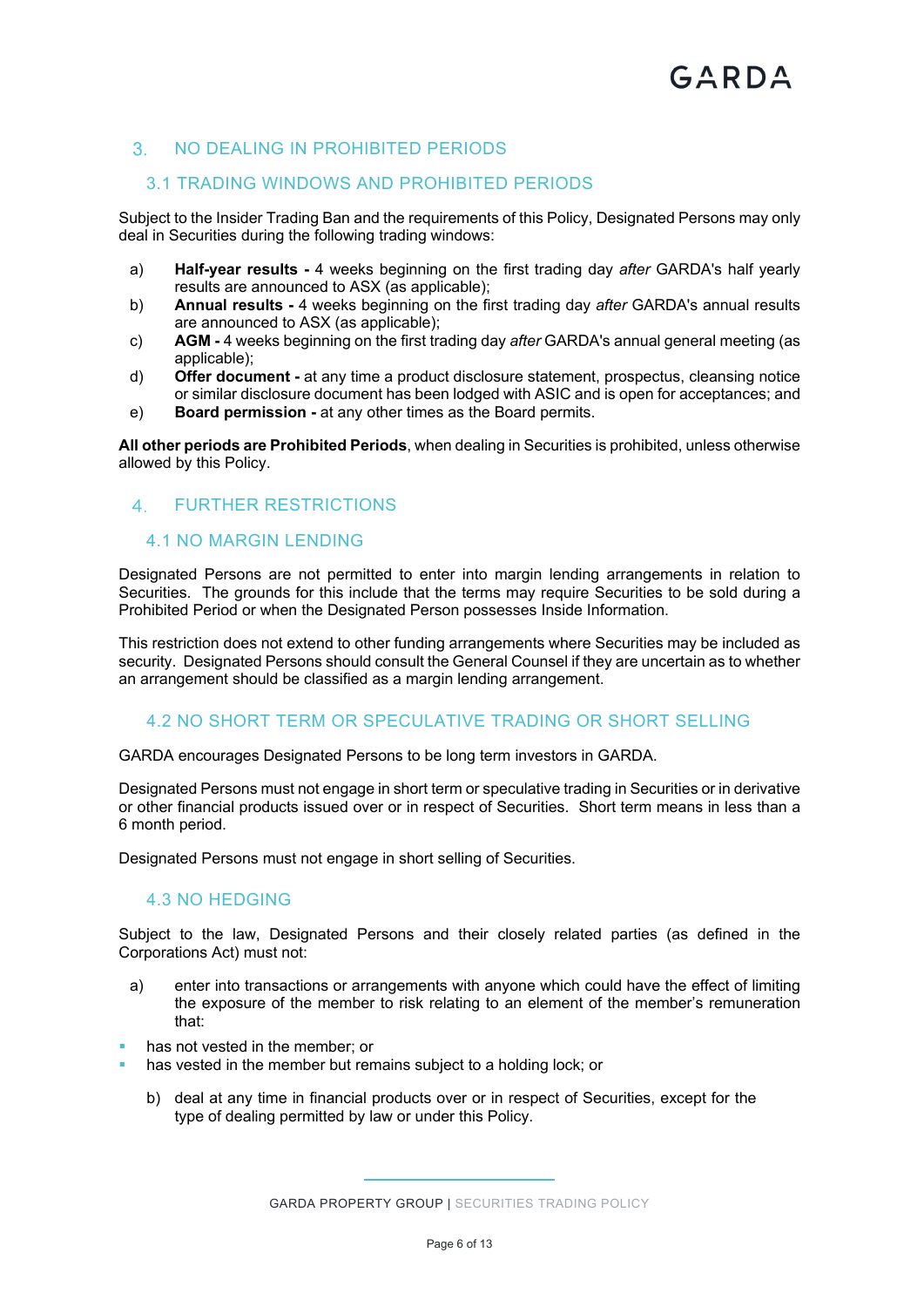#### *Examples of prohibited arrangements:*

- a put option on incentive remuneration;
- a short position on shares that forms part of the incentive remuneration. A short position is a position in relation to shares in a listed entity where the quantity of the Securities that a person has is less than the quantity of the Securities that the person has an obligation to deliver; and
- **an income protection insurance contract in which the insurable risk event affects the financial** value of remuneration or equity or an equity-related instrument for the KMP.

*Examples of arrangements that are not prohibited:*

- an income protection insurance contract in which the insurable risk event is death, incapacity or illness of any of the KMP; and
- investing in a public fund which itself holds Securities within its investment portfolio.

#### CLEARANCE PROCEDURES

#### 5.1 PRIOR NOTIFICATION

If a Designated Person proposes to deal in Securities (including entering into an agreement to deal) at any time during a Prohibited Period they must first provide both:

a) written notice (which may be by email) of their intention to the Notification Officer listed below (unless otherwise notified to the relevant Designated Person); and

| <b>Designated Persons</b>                                                             | <b>Notification Officer(s)</b>                                                                                         |
|---------------------------------------------------------------------------------------|------------------------------------------------------------------------------------------------------------------------|
| Chairperson of the Board                                                              | At least two other Board members, one of whom<br>must be a non-executive Director.                                     |
| Other Directors (including the<br>Director<br>Managing<br>and<br>alternate Directors) | The Chairperson of the Board; or<br>at least two other Board members, one of whom<br>must be a non-executive Director. |
| Key Management Personnel                                                              | Any Director; or<br>the Managing Director; or<br>ш<br>the Company Secretary.                                           |
| <b>Other Company Employees</b>                                                        | The Managing Director; or<br>the Company Secretary.                                                                    |

b) confirmation that they are not in possession of Inside Information.

The relevant Notification Officer may appoint a delegate to act on his or her behalf if temporarily unavailable. This appointment may be by email, or verbal confirmation to the delegate later supported by email.

#### 5.2 CONFIRMATION

Before dealing in Securities, the Designated Person must receive a confirmation from the Notification Officer(s). That confirmation may be by email or electronic confirmation, or verbal if supported by email confirmation in the following 24 hours.

A confirmation expires 10 business days from its date, unless the Notification Officer specifies a different expiry date.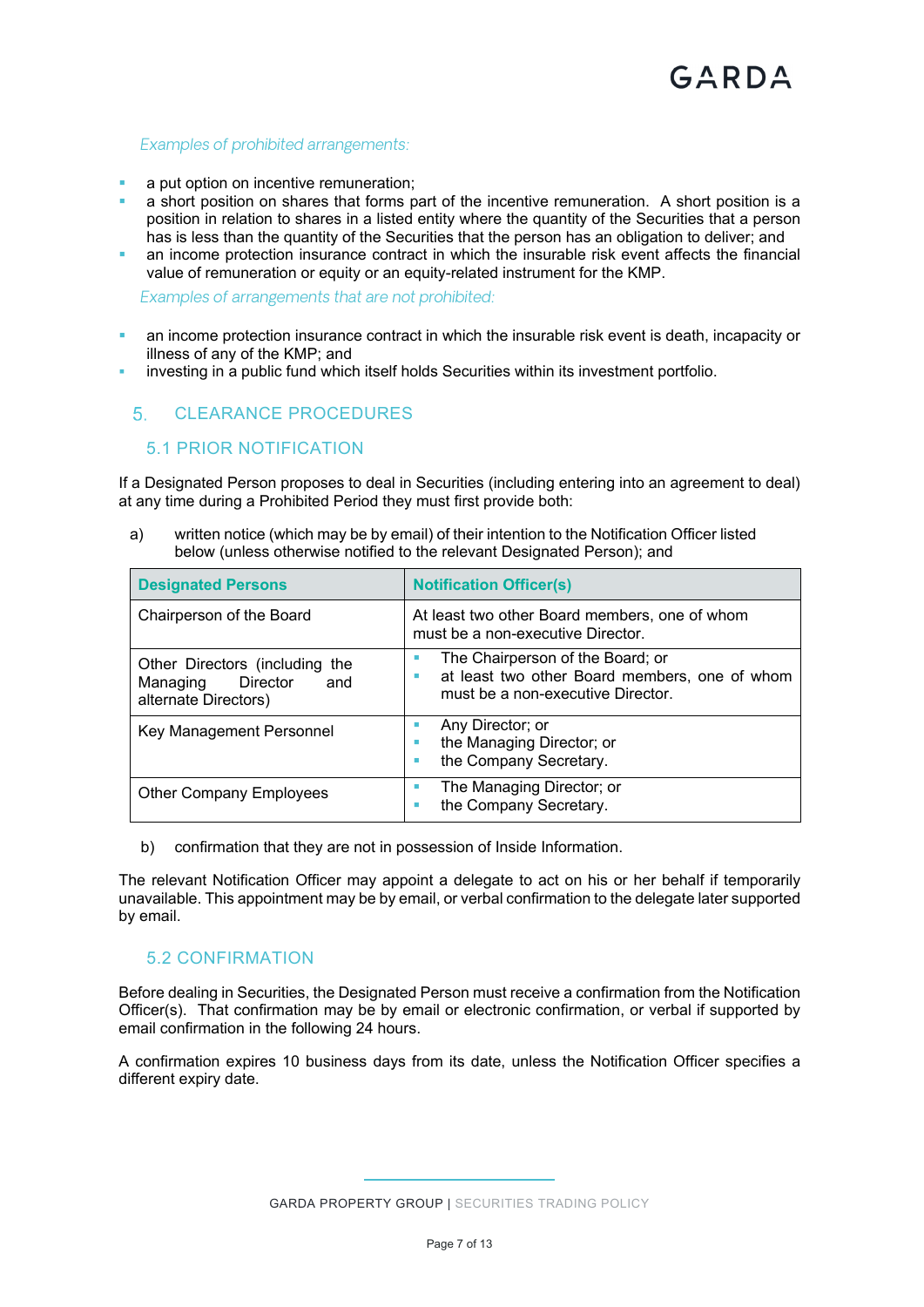A confirmation confirms that the proposed dealing by the Designed Person is within the terms of this Securities Trading Policy but does not otherwise constitute approval or endorsement by GARDA or the Notification Officer for the proposed dealing.

Even if confirmation is granted, a Designated Person remains personally responsible for their own investment decisions and assessing whether the Insider Trading Ban applies to them.

# 5.3 NOTIFICATION OF DEALING

In addition to providing advance notice under paragraph 5.1, Designated Persons must confirm in writing to the relevant Notification Officer, within 3 business days from when the dealing in Securities has occurred, the number of Securities affected and the relevant parties to the dealing.

# 6 **EXCEPTIONS**

# 6.1 PERMITTED DEALINGS

Certain types of dealing are excluded from the operation of Part 3 of this Policy and may be undertaken at any time (**subject to** the Insider Trading Ban). They are listed in Schedule 2 and are permitted primarily on the basis that the trading is passive, restrictive, outside of the individual's control or there is no underlying change in beneficial owner.

#### 6.2 EXCEPTIONAL CIRCUMSTANCES

If there are exceptional circumstances of the kind listed in Schedule 3, a Designated Person may request, and the Notification Officer may give, prior confirmation for the Designated Person to:

- deal in Securities during a Prohibited Period; or
- dispose of Securities even if otherwise prohibited under Part 4,

**except** if this would breach the Insider Trading Ban – see Part 2.

# CONFIDENTIAL INFORMATION

You must treat all sensitive, non-public information (**Confidential Information**) about GARDA as confidential and belonging to GARDA. Take whatever steps are reasonably necessary to keep Confidential Information from being disclosed (except as authorised or legally required). This means:

- you must avoid inadvertent or indirect disclosure of Confidential Information;
- you must be careful that your conversations are not overheard in elevators, aeroplanes or other public places;
- even within GARDA, Confidential Information should be distributed to or discussed with others only on a need-to-know basis, and those people must be told that the information is confidential;
- you must not disclose Confidential Information to others (including family members, relatives, business or social acquaintances) except as authorised or legally required; and
- you must not leave Confidential Information on conference tables, desks or otherwise unguarded.

#### 8. NOTIFYING INTERESTS AND UPDATING REGISTERS

GARDA, its directors and Company Secretary will comply with requirements regarding notifying directors' interests and updating relevant GARDA registers including:

- disclosure obligations under the ASX Listing Rules (such as under ASX Listing Rules 3.1 and 3.19A);
- notifying ASIC of a substantial shareholding or change to that holding (under section 671B the Corporations Act);
- for notifications, requests and clearances under this Policy; and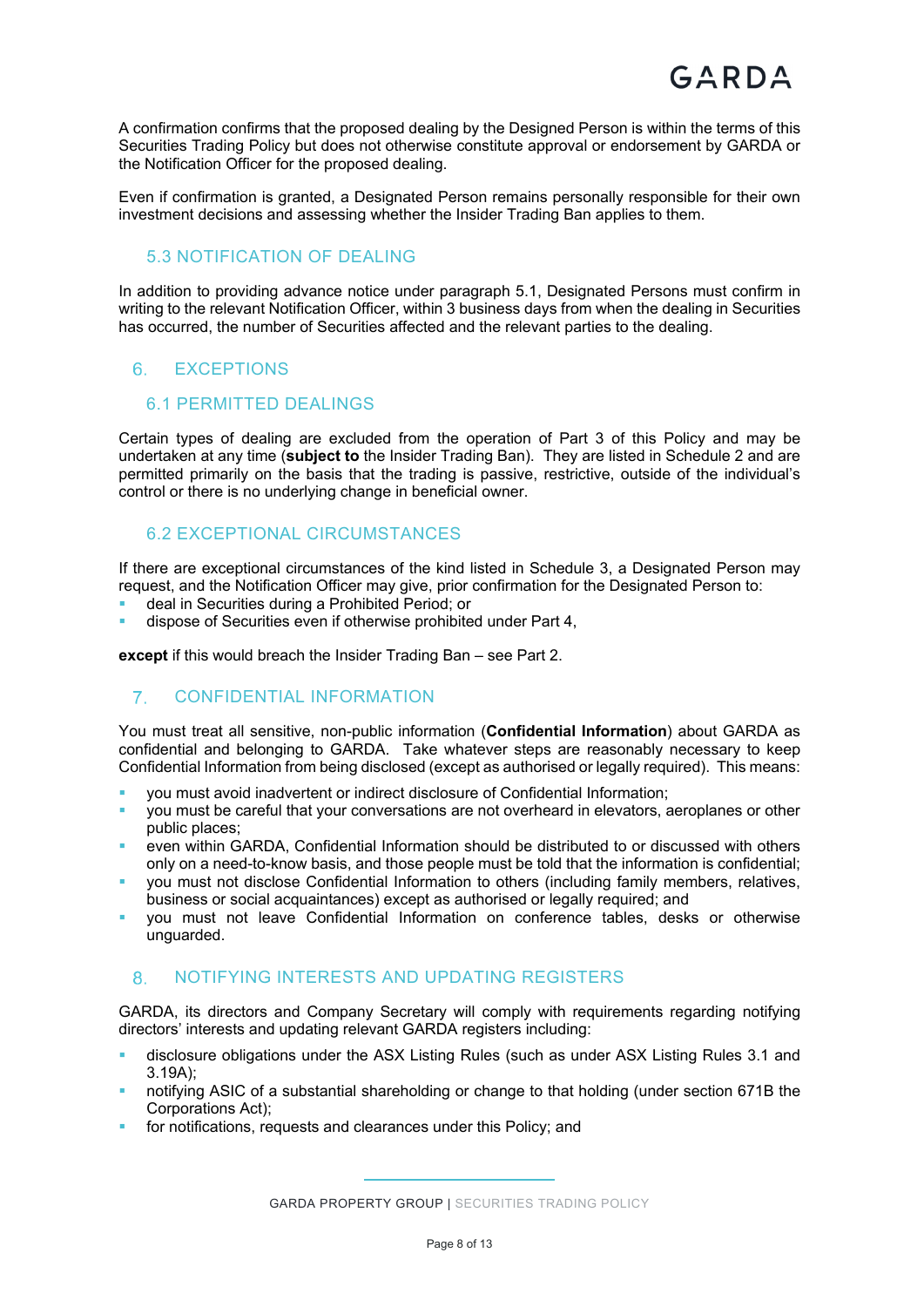**for Directors' material personal interests and standing notices (under Chapter 2D Division 2 of** the Corporations Act).

# 9 AWARENESS AND TRAINING

The highest standards of corporate conduct are critical to GARDA's and each Fund's reputation. The Company Secretary will instigate induction and on-going training, and set up appropriate processes, to promote compliance with this Policy. A copy of this Policy will be available on GARDA's website. It will be distributed to all Designated Persons and made available to employees and other persons as relevant.

# 10 OBTAINING FURTHER ADVICE

If you do not understand any aspect of this Securities Trading Policy, or are uncertain whether it applies to you or your family or other Associates, please contact the Company Secretary. You may wish to obtain your own legal or financial advice before dealing in Securities.

# 11. REVIEW AND PUBLICATION OF THIS POLICY

The Board will review this Securities Trading Policy from time to time so that it remains relevant to the needs of GARDA and the Funds. This Policy may be amended by resolution of the Board.

This Policy is available on the GARDA website and key features are also published in the Corporate Governance Statement which accompanies the annual report.

Last approved and ratified by the Board on 24 June 2021.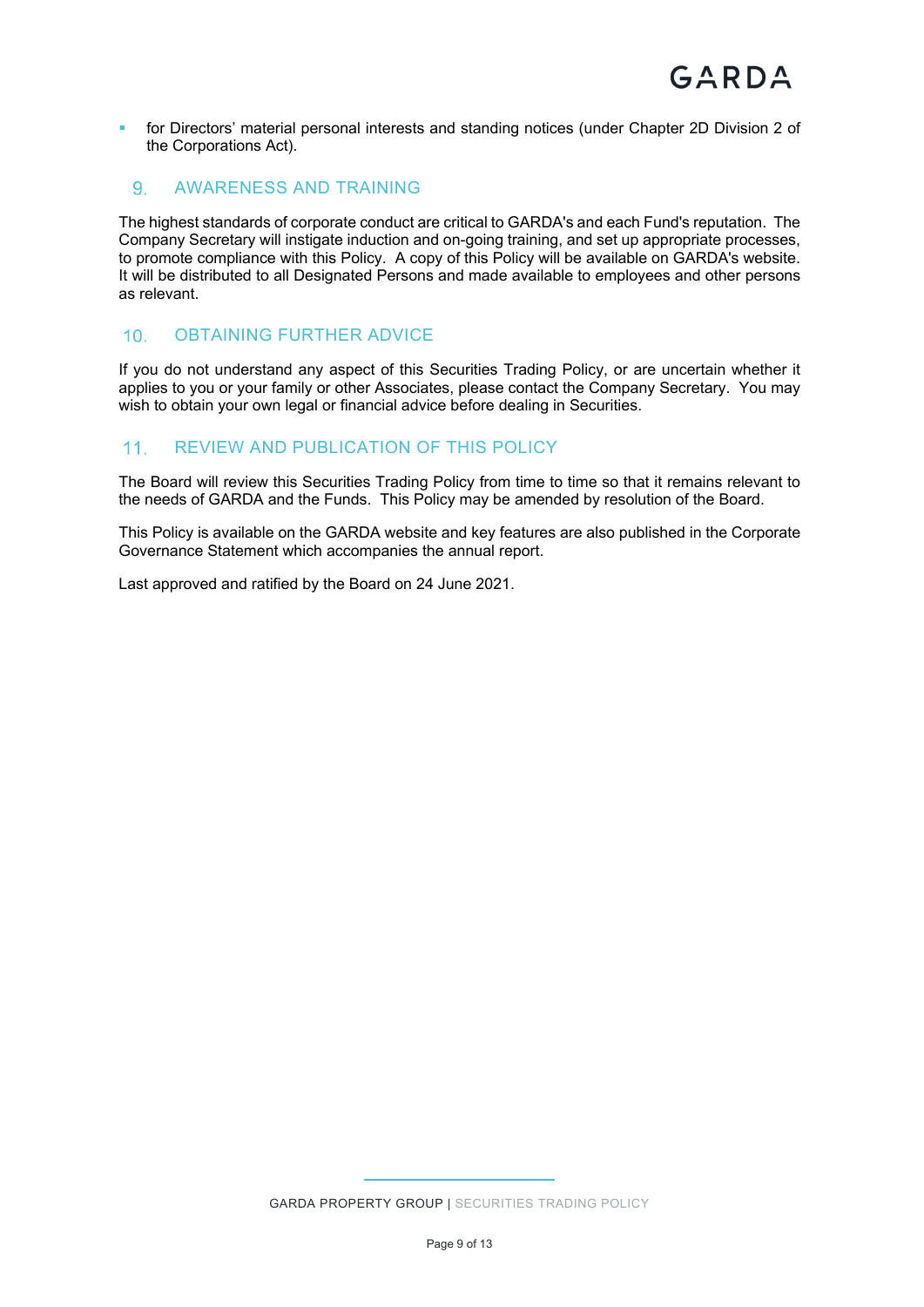# SCHEDULE 1 – GLOSSARY

| Unless the contrary intention appears, these meanings apply in the Securities Trading Policy: |  |  |
|-----------------------------------------------------------------------------------------------|--|--|
|                                                                                               |  |  |

| <b>Term</b>                               | <b>Definition</b>                                                                                                                                                                                                                                                                       |
|-------------------------------------------|-----------------------------------------------------------------------------------------------------------------------------------------------------------------------------------------------------------------------------------------------------------------------------------------|
| <b>ASIC</b>                               | Australian Securities and Investments Commission.                                                                                                                                                                                                                                       |
| <b>Associate</b>                          | Associates of a Designated Person include their closely<br>connected persons and entities, and may include their family<br>members, trusts, companies, nominees and other persons over<br>whom a Designated Person has, or may be expected to have,<br>investment control or influence. |
| <b>ASX</b>                                | ASX Limited or Australian Securities Exchange, as the context<br>requires.                                                                                                                                                                                                              |
| <b>Board</b>                              | The board of directors of the Company and the Responsible<br>Entity.                                                                                                                                                                                                                    |
| <b>Clearance Procedures</b>               | The process referred to in Part 5 to authorise trading during a<br>Prohibited Period.                                                                                                                                                                                                   |
| Company                                   | GARDA Holdings Limited (ACN 095 329 774).                                                                                                                                                                                                                                               |
| <b>Company Secretary</b>                  | The company secretary of the Company from time to time.                                                                                                                                                                                                                                 |
| <b>Confidential</b><br><b>Information</b> | Has the meaning given in Part 7.                                                                                                                                                                                                                                                        |
| <b>Corporations Act</b>                   | Corporations Act 2001 (Cwth).                                                                                                                                                                                                                                                           |
| "deal" or "trade"                         | Includes to take part in any transaction associated with buying,<br>selling, acquiring, disposing of, converting or agreeing to do any<br>of these things.                                                                                                                              |
| <b>Designated Person</b>                  | Has the meaning given in paragraph 1.4.                                                                                                                                                                                                                                                 |
| <b>Financial Products</b>                 | Include derivatives, options, warrants, futures, forward contracts,<br>swaps and contracts for difference issued or created over or<br>associated with Securities by third parties, but do not include<br>portfolio products that are not specific to GARDA (e.g. index<br>funds).      |
| <b>Funds</b>                              | Any managed investment scheme managed or operated by<br>GARDA which, as at the date of this Policy, includes but is not<br>limited to:                                                                                                                                                  |
|                                           | GARDA Diversified Property Fund (ARSN 104 391 273); and                                                                                                                                                                                                                                 |
|                                           | GARDA Capital Trust (ARSN 150 164 720).                                                                                                                                                                                                                                                 |
| <b>GARDA</b>                              | The Company and its related bodies corporate, and also includes<br>the Funds where required.                                                                                                                                                                                            |
| <b>Inside Information</b>                 | Has the meaning given in section 1042A of the Corporations Act<br>as summarised in paragraph 2.2.                                                                                                                                                                                       |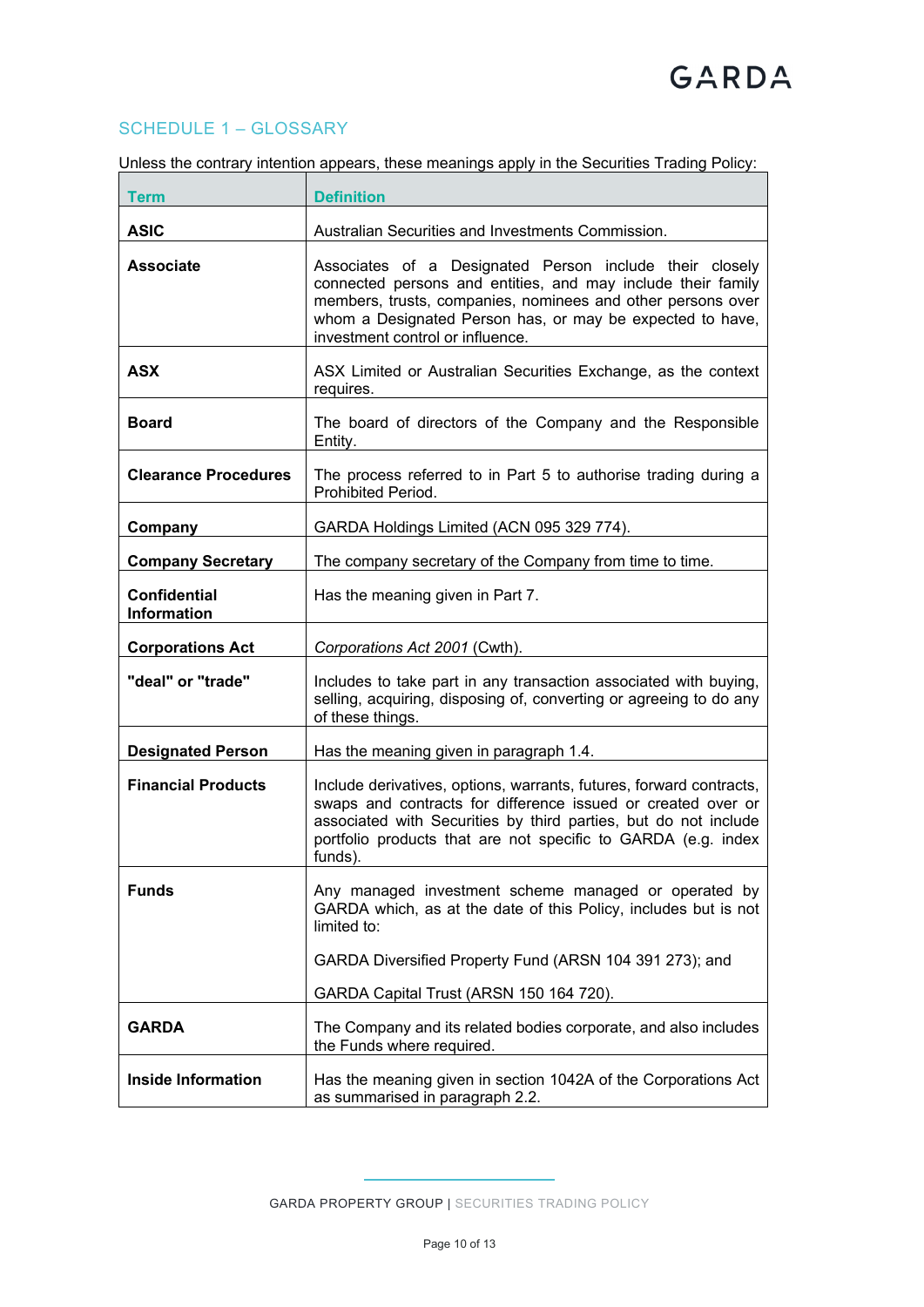| Term                                             | <b>Definition</b>                                                                                                                                                                                                                                                                       |
|--------------------------------------------------|-----------------------------------------------------------------------------------------------------------------------------------------------------------------------------------------------------------------------------------------------------------------------------------------|
| <b>Insider Trading Ban</b>                       | The prohibitions in section 1043A of the Corporations Act on<br>trading or dealing with Inside Information as summarised in Part<br>2.                                                                                                                                                  |
| <b>Key Management</b><br><b>Personnel or KMP</b> | Persons having authority and responsibility for planning, directing<br>and controlling the activities of an entity, directly or indirectly,<br>including all executive and non-executive directors (see<br>Accounting Standard AASB 124).                                               |
| <b>Notification Officer</b>                      | The relevant person specified in paragraph 5.1 to whom notice<br>should be given.                                                                                                                                                                                                       |
| <b>Prohibited Period</b>                         | Has the meaning given in Part 3.                                                                                                                                                                                                                                                        |
| <b>Securities</b>                                | Any securities in the Company, a subsidiary or a Fund, including<br>units and stapled securities, debentures, options, rights,<br>derivatives and other Financial Products issued over or in respect<br>of the any such securities that are able to be traded on a financial<br>market. |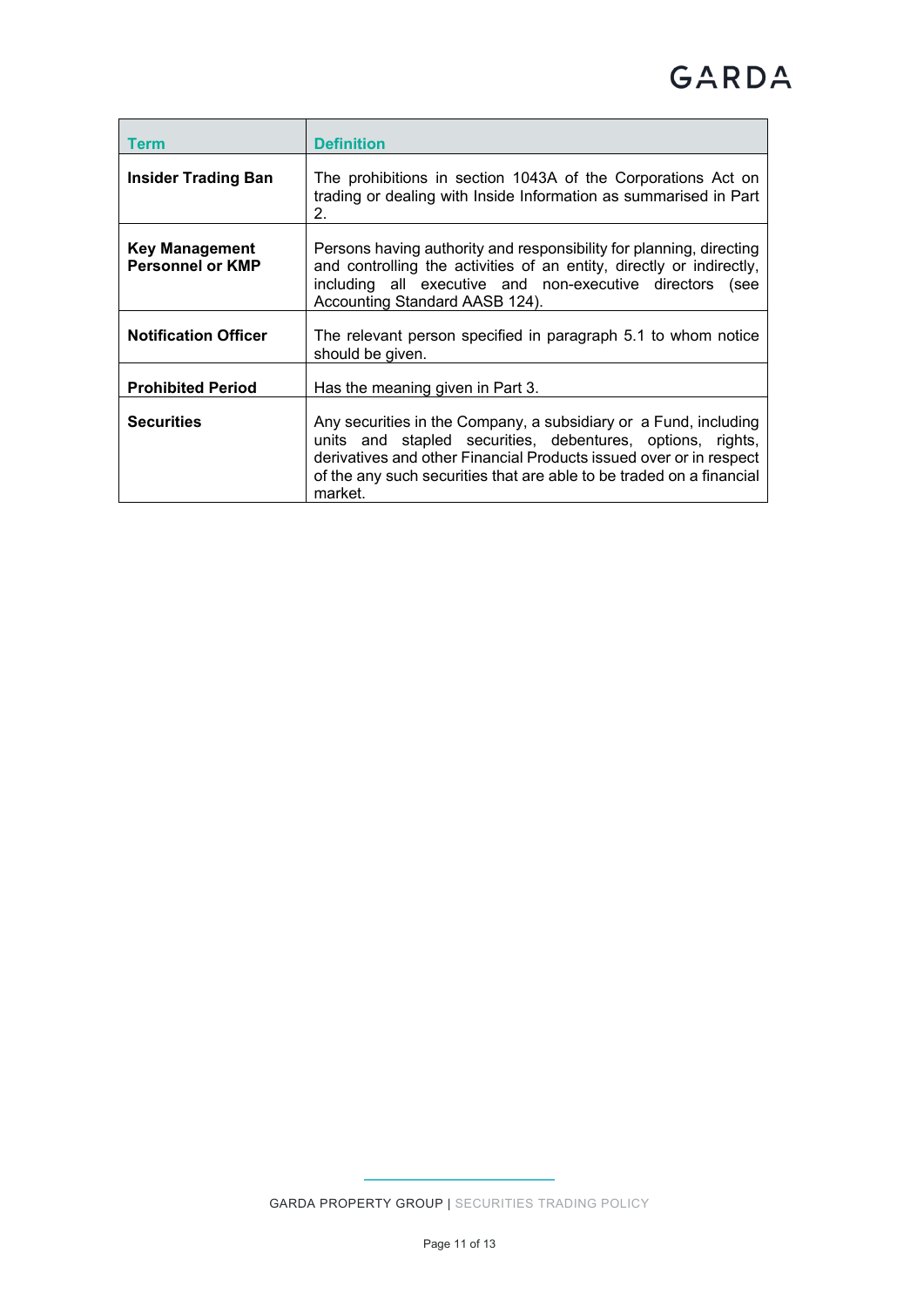# SCHEDULE 2 – PERMITTED DEALINGS

In accordance with paragraph 6.1, the following types of dealing are excluded from the operation of Part 3 of this Securities Trading Policy and may be undertaken at any time (**except** if this would breach the Insider Trading Ban - see Part 2):

- a) **superannuation** transfers of Securities which are already held in a superannuation fund or other saving scheme in which the Designated Person is a beneficiary;
- b) **third parties** an investment in, or trading in units of, a fund or other scheme (other than a scheme only investing in Securities) where the assets of the fund or other scheme are invested at the discretion of a third party;
- c) **other trustees** where a Designated Person is a trustee, trading in Securities by the respective trust provided the Designated Person is not a beneficiary of the trust and any decision to trade during a Prohibited Period is taken by the other trustees or by the investment managers independently of the Designated Person;
- d) **takeover** undertakings to accept, or the acceptance of, a takeover offer;
- e) **rights offers, SPPs and DRPs and buy-backs** trading under an offer or invitation made to all or most of the Securityholders, such as a rights issue, a security purchase plan, a distribution reinvestment plan and an equal access buy-back, where the plan that determines the timing and structure of the offer has been approved by the Board. This includes decisions relating to whether or not to take up the entitlements and the sale of entitlements required to provide for the take up of the balance of entitlements under a renounceable pro-rata issue;
- f) **lender disposal** a disposal of Securities that is the result of a secured lender exercising their rights, however, this does not extend to disposal under a margin lending agreement if the agreement is prohibited by this Policy;
- g) **incentive scheme** the exercise (but not the sale of Securities following exercise) of an option or right under an employee incentive scheme, or the conversion of a convertible Security, where the final date for the exercise of the option or right, or the conversion of the Security, falls during a Prohibited Period and GARDA has been in an exceptionally long Prohibited Period or GARDA has had a number of consecutive Prohibited Periods and the Designated Person could not reasonably have been expected to exercise it at a time when free to do so; and
- h) **trading plan** trading under a non-discretionary trading plan for which prior written clearance has been provided in accordance with procedures set out in this Policy and where:
	- i. the Designated Person did not enter into the plan or amend the plan during a Prohibited Period; and
	- ii. the trading plan does not permit the Designated Person to exercise any influence or discretion over how, when, or whether to trade.

However, this Policy does not allow the Designated Person to cancel the trading plan or cancel or otherwise vary the terms of their participation in the trading plan during a Prohibited Period other than in exceptional circumstances.